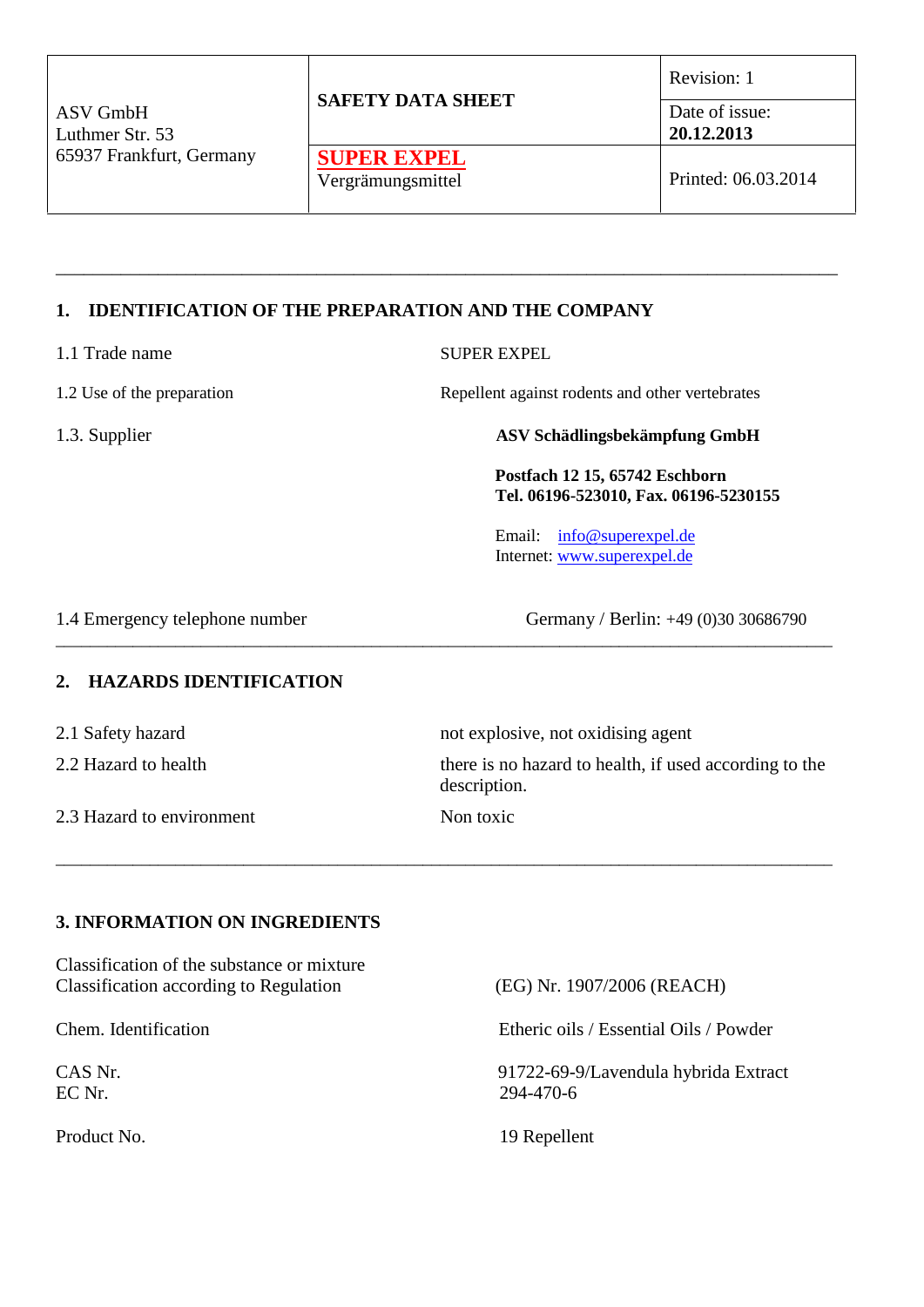| ASV GmbH<br>Luthmer Str. 53<br>65937 Frankfurt, Germany |                                         | Revision: 1                  |  |
|---------------------------------------------------------|-----------------------------------------|------------------------------|--|
|                                                         | <b>SAFETY DATA SHEET</b>                | Date of issue:<br>20.12.2013 |  |
|                                                         | <b>SUPER EXPEL</b><br>Vergrämungsmittel | Printed: 06.03.2014          |  |

### **4. FIRST AID MEASURES**

| 4.1 General information     | Non Toxic                                                                                                                           |
|-----------------------------|-------------------------------------------------------------------------------------------------------------------------------------|
| 4.2 After inhalation        | Fresh air.                                                                                                                          |
| 4.3 After skin contact      | Wash immediately with plenty of water and<br>soap                                                                                   |
| 4.4 After contact with eyes | Flush immediately eyes with a large amount<br>of water for 15 minutes. Take advice of an<br>ophthalmologist if irritation develops. |
| 4.5 Ingestion               | Wash out mouth. If at any trouble seek<br>medical advice.                                                                           |

\_\_\_\_\_\_\_\_\_\_\_\_\_\_\_\_\_\_\_\_\_\_\_\_\_\_\_\_\_\_\_\_\_\_\_\_\_\_\_\_\_\_\_\_\_\_\_\_\_\_\_\_\_\_\_\_\_\_\_\_\_\_\_\_\_\_\_\_\_\_\_\_\_\_\_\_\_\_\_\_\_\_\_\_

### **5. FIRE – FIGHTING MEASURES**

The product is not-flammable

| dry chemical, foam, carbon dioxide (CO2),<br>water spray                                   |
|--------------------------------------------------------------------------------------------|
| No.                                                                                        |
| Wear self-contained breathing apparatus and<br>protective clothing.                        |
| Collect contaminated fire fighting water<br>separately, must not be discharged into drains |
|                                                                                            |

# **6. ACCIDENTAL RELEASE MEASURES**

| 6.1 Personal protection     | Avoid dust formation, wear protective clothing. |
|-----------------------------|-------------------------------------------------|
| 6.2 Environment precautions | Do not flush into surface water / groundwater   |
| 6.3 Clean-up procedures     | Avoid generation of dust, remove mechanically   |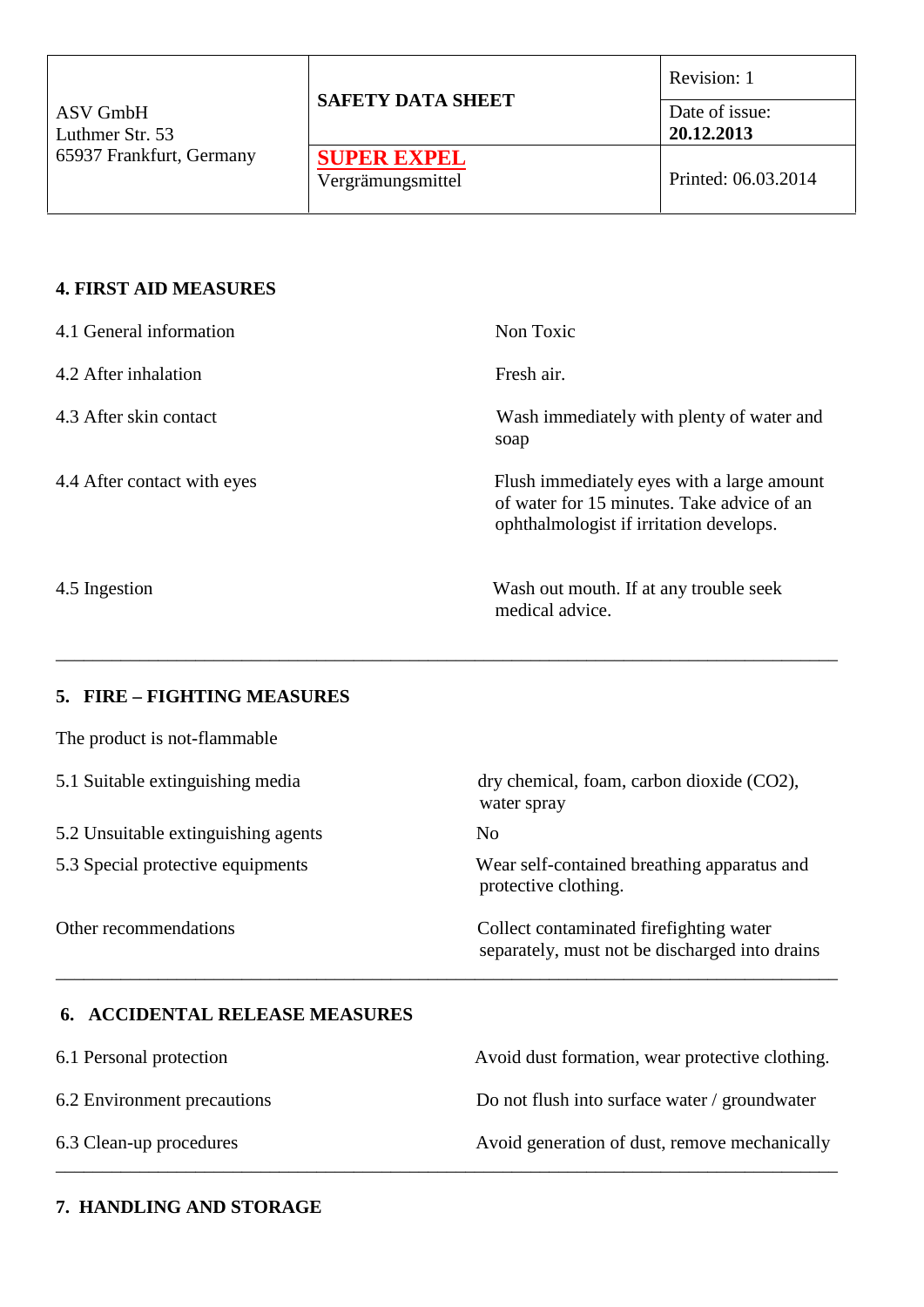| ASV GmbH<br>Luthmer Str. 53<br>65937 Frankfurt, Germany | <b>SAFETY DATA SHEET</b>                | Revision: 1<br>Date of issue:<br>20.12.2013 |
|---------------------------------------------------------|-----------------------------------------|---------------------------------------------|
|                                                         | <b>SUPER EXPEL</b><br>Vergrämungsmittel | Printed: 06.03.2014                         |
|                                                         |                                         |                                             |

 $\overline{\phantom{a}}$ 

| 7.1 Notes on handling                               | No special measures required                                                                                                                    |
|-----------------------------------------------------|-------------------------------------------------------------------------------------------------------------------------------------------------|
| 7.2 Information about fire and explosion protection | No special measures required                                                                                                                    |
| 7.3 Storage                                         | Store in dry cool conditions. Keep away from<br>food, drink and animal feeding stuffs. Keep<br>in original packing. Keep away from<br>children. |

# **8. PERSONAL PROTECTION**

| 8.1 Respiratory Protection | Not required but recommended.             |
|----------------------------|-------------------------------------------|
| 8.2 Hand Protection        | Not required but recommended.             |
| 8.3 Mouth guard            | Not required but recommended.             |
| 8.4 Body protection        | Not required but recommended              |
| 8.5 Hygiene measures       | On the application, clean skin thoroughly |
| 8.6 Precautions General    | Do not breathe dust.                      |

# **9. PHYSICAL AND CHEMICAL PROPERTIES**

| 9.1 Form                  | Powder            |
|---------------------------|-------------------|
| 9.2 Colour                | Champagne         |
| 9.3 Odour                 | Menthol           |
| 9.4 Flash point           | Not applicable    |
| 9.5 Flammable solid       | Non-flammable     |
| 9.6 Solubility in water   | Partially soluble |
| 9.7 Viscosity             | Not applicable    |
| 9.10 Solvent content      | $0\%$             |
| 9.11 Oxidizing properties | none              |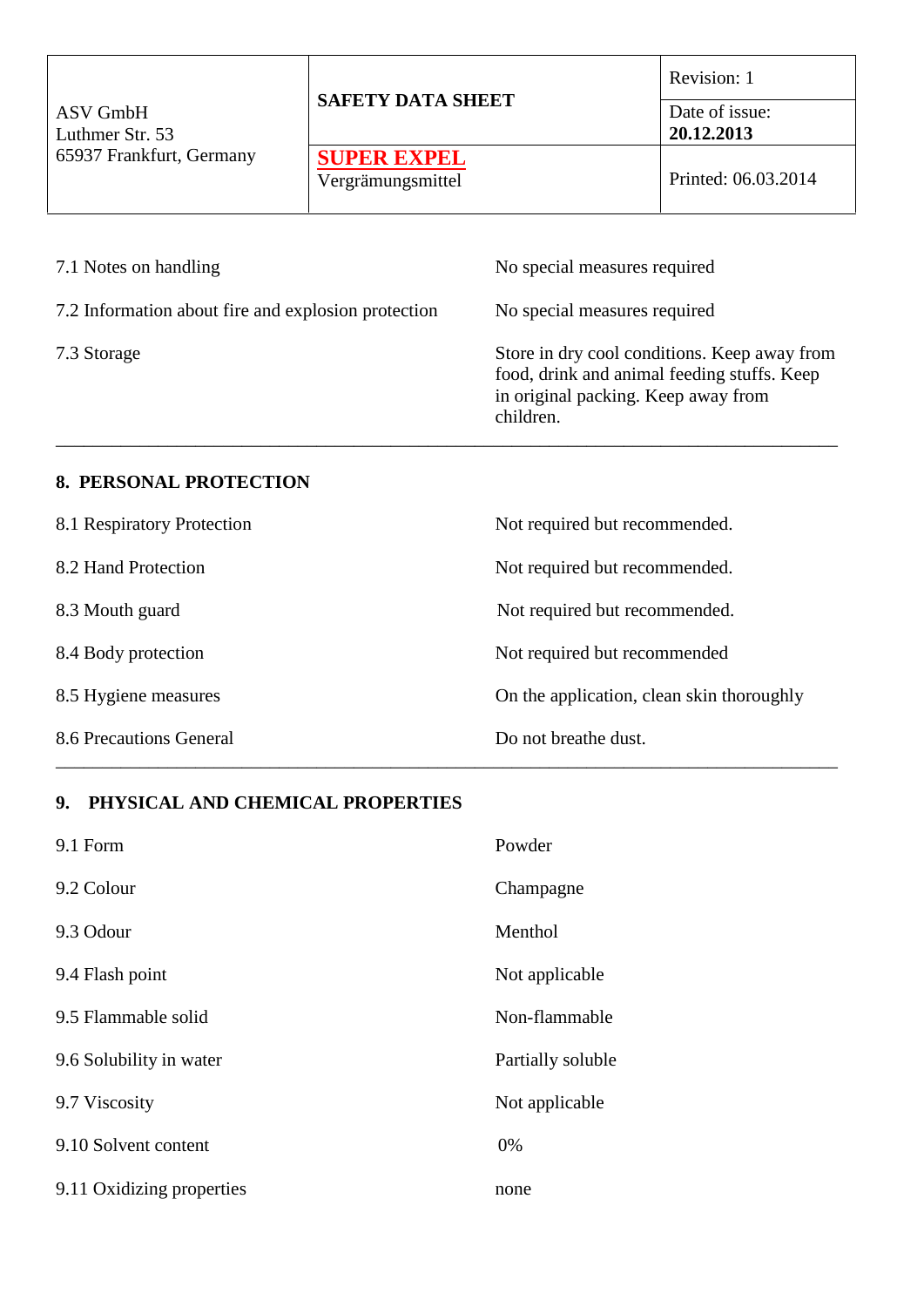| ASV GmbH<br>Luthmer Str. 53 | <b>SAFETY DATA SHEET</b> | Revision: 1<br>Date of issue:<br>20.12.2013 |  |
|-----------------------------|--------------------------|---------------------------------------------|--|
| 65937 Frankfurt, Germany    | <b>SUPER EXPEL</b>       |                                             |  |
|                             | Vergrämungsmittel        | Printed: 06.03.2014                         |  |

\_\_\_\_\_\_\_\_\_\_\_\_\_\_\_\_\_\_\_\_\_\_\_\_\_\_\_\_\_\_\_\_\_\_\_\_\_\_\_\_\_\_\_\_\_\_\_\_\_\_\_\_\_\_\_\_\_\_\_\_\_\_\_\_\_\_\_\_\_\_\_\_\_\_\_\_\_\_\_\_\_\_\_\_

9.12 Explosive properties Fine dusts may cause explosion.

### **10. TOXICOLOGICAL INFORMATION**

10.1 Acute toxicity Toxicological data are not available 10.2 Irritant and corrosive effects Toxicological data are not available 10.3 Sensitization Toxicological data are not available 10.4 Specific target organ toxicity Toxicological data are not available 10.5 Aspiration hazard Toxicological data are not available 10.6 General information The product has not been tested. The information derives from the properties of the individual components.

\_\_\_\_\_\_\_\_\_\_\_\_\_\_\_\_\_\_\_\_\_\_\_\_\_\_\_\_\_\_\_\_\_\_\_\_\_\_\_\_\_\_\_\_\_\_\_\_\_\_\_\_\_\_\_\_\_\_\_\_\_\_\_\_\_\_\_\_\_\_\_\_\_\_\_\_\_\_\_\_\_\_\_\_

### **11. ECOLOGICAL INFORMATION**

| 11.1 General information           | Ecological data are not available    |  |
|------------------------------------|--------------------------------------|--|
| 11.2 Toxicity                      | Toxicological data are not available |  |
| 11.3 Persistence and degradability | Toxicological data are not available |  |
| 11.4 Bioaccumulative potential     | Toxicological data are not available |  |
| 11.5 Mobility in soil              | Toxicological data are not available |  |
|                                    |                                      |  |

# **12. STABILITY AND REACTIVITY**

| Information | Stable at room temperature |  |
|-------------|----------------------------|--|
|             |                            |  |

Hazardous reactions No subject to correct usage and storage \_\_\_\_\_\_\_\_\_\_\_\_\_\_\_\_\_\_\_\_\_\_\_\_\_\_\_\_\_\_\_\_\_\_\_\_\_\_\_\_\_\_\_\_\_\_\_\_\_\_\_\_\_\_\_\_\_\_\_\_\_\_\_\_\_\_\_\_\_\_\_\_\_\_\_\_\_\_\_\_\_\_\_\_

### **13. DISPOSAL INSTRUCTIONS**

13.1 Disposal considerations Disposal should be in accordance with local or national legislation.